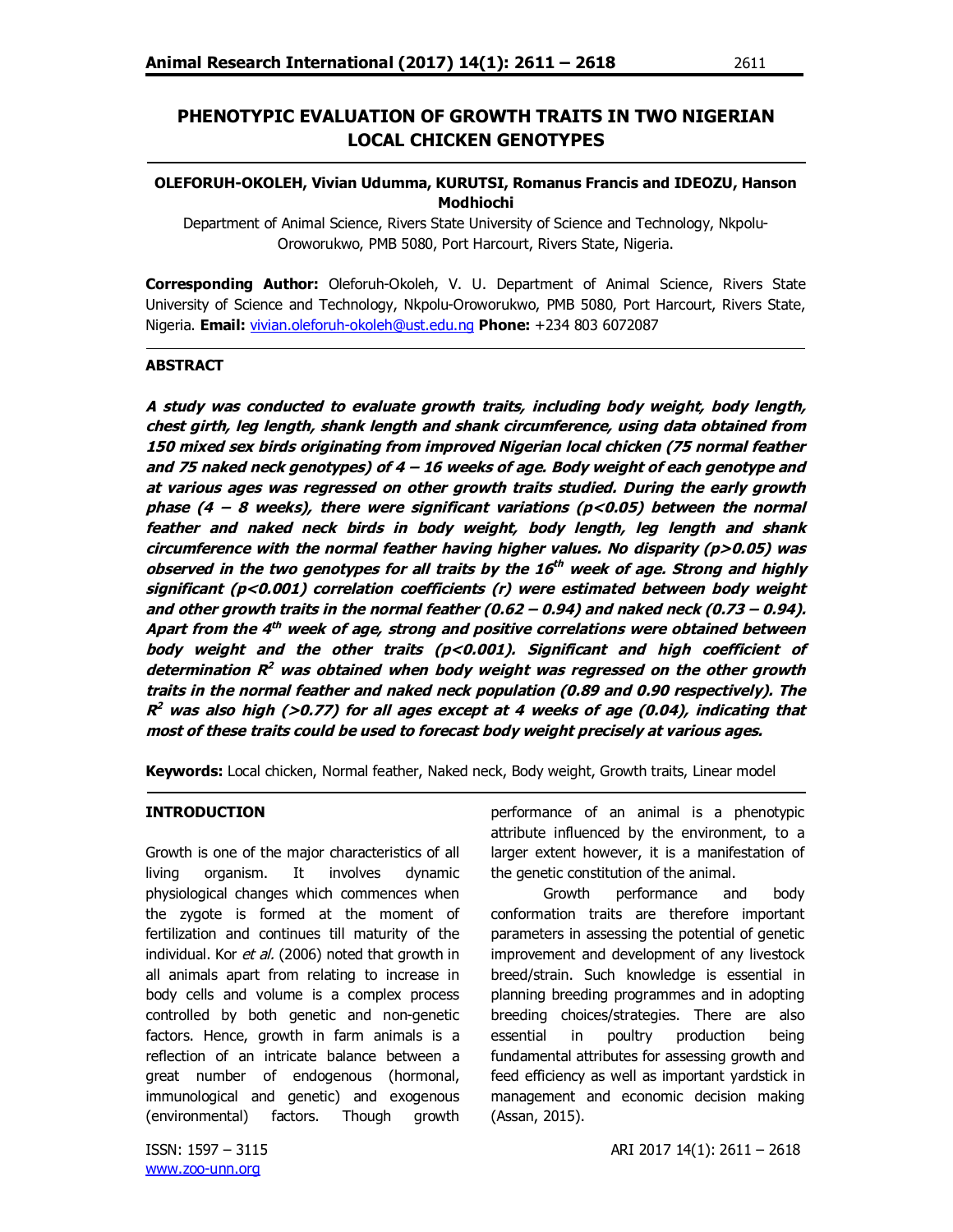Body weight is usually used as a measure of growth in farm animals; however numerous studies have shown that other growth traits relating to body morphometric measurements such as body length, shank length and chest girth can serve as good indicators of growth (Ige, 2013; Yunusa and Adeoti, 2014). Searle et al. (1989) had earlier reported that skeletal growth and muscular development are interconnected. Thus, body morphometric measurements could be used to - describe body conformation and predict live weight, examine relationship among economic traits, evaluate breed and reproductive performance and to study interactions between heredity and environment (Chineke, 2005). This article describes a study undertaken to evaluate growth traits in two Nigerian local chicken genotypes and using information obtained to predict body weight.

# **MATERIALS AND METHODS**

**Site:** This study which lasted for 16 weeks was carried out in the Poultry Unit of the Teaching and Research Farm of the Department of Animal Science, Rivers State University of Science and Technology, Port Harcourt, Nigeria.

**Animals:** A population of 150 mixed sex birds originating from improved Nigerian local chicken (normal feather and naked neck genotypes) developed by the Poultry Breeding Unit of Federal University of Agriculture, Abeokuta were used for the study. The birds were brooded in two replicates pens per genotype for four weeks and thereafter randomly allotted to 5 replicates deep litter pens/genotype with 15 birds per replicate. The chickens received feed for the chick phase (day old to 8 weeks of age) containing 20 % crude protein and 2804 kcal ME per kg and in the growing phase (8 weeks to 16 weeks of age), the feed composed of 18 % crude protein and 2605 kcal ME per kg. Feed and water were provided *ad-libtum* throughout the experimental period. Standard sanitary and routine vaccination practices were maintained.

**Growth Traits:** Six growth traits were measured on each bird using the methods described by Gueye *et al.* (1998) from  $4 - 16$ weeks of age. The traits considered include body weight (BW), body length (BL), chest circumference (CC), shank length (SL), shank circumference (SC), leg length (LL) - the distance between the hock joint and the pelvic joint (Adeleke et al., 2011). All measurements except body weight were done using a flexible tape. The body weight was obtained using a sensitive weighing balance. Measurements were done monthly.

**Statistical Analysis:** Data on the growth traits from the two genotypes at four age periods (4, 8, 12 and 16 weeks) were analysed by applying multivariate analysis of the general linear model procedure using genotype and age as fixed factors. Means were considered significant at p<0.05; such means were separated using Duncan. Pearson's correlation coefficients were estimated between body weight and other growth traits studied. Regression of body weight on the independent variables was performed using stepwise multiple linear regression procedure. All statistical analyses were carried out using SPSS (2012).

# **RESULTS AND DISCUSSION**

Analysis of variance exposed some growth differences between the normal feather and naked neck type chickens in Nigeria (Table 1). Much discrepancy ( $p<0.05$ ) in the variation was observed between the two genotypes at the early growing phase  $(4 - 8$  weeks). Normal feather chickens were heavier, with thicker shanks, longer body and leg at 4 weeks of age. The difference between the body weight, body length, leg length and shank circumference of the normal feather and naked neck was 7.99, 2.98, 4.31 and 3.58 % respectively (Table 1).

At 8 weeks, except for body length and shank circumference, there were variations in all the traits - body weight (9.38 %), chest girth (5.80 %), leg length (5.02 %) and shank length  $(3.13 \, \%$ ) - between the two genotypes, withthe normal feather having greater values. Conversely, no significant disparity (p>0.05) was observed in the two genotypes for all traits by the  $16<sup>th</sup>$  week of age (Table 1).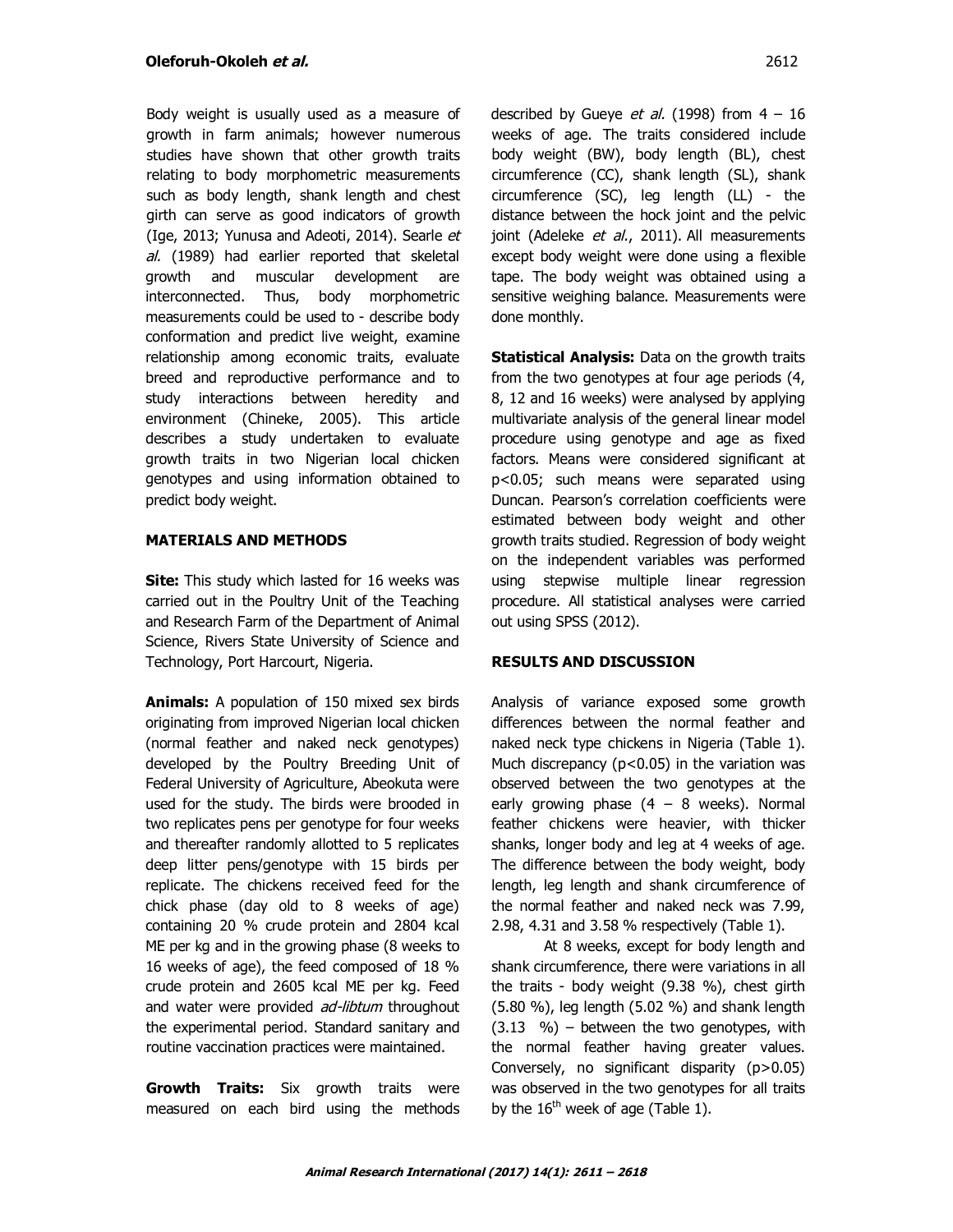| Age     | <b>Trait</b> | Normal feather (n=75)          | Naked neck (n=75)               |
|---------|--------------|--------------------------------|---------------------------------|
| 4 week  | <b>BW</b>    | 312.06 ±7.71 <sup>aw</sup>     | $287.13 \pm 6.17^{bw}$          |
|         | BL           | $28.52 \pm 0.24$ <sup>aw</sup> | $27.67 \pm 27.67$ <sup>bw</sup> |
|         | CG           | $20.06 \pm 0.22^w$             | $19.68 \pm 0.20^w$              |
|         | LL           | $13.68 \pm 0.14$ <sup>aw</sup> | $13.09 \pm 0.17^{bw}$           |
|         | <b>SL</b>    | $5.70 \pm 0.06^w$              | $5.54 \pm 0.07^w$               |
|         | <b>SC</b>    | $3.63 \pm 0.05^{\text{aw}}$    | $3.50 \pm 0.05^{bw}$            |
| 8 week  | <b>BW</b>    | $931.72 \pm 23.85^{\text{ax}}$ | $844.30 \pm 21.84^{bx}$         |
|         | BL.          | $35.17 \pm 0.35^x$             | $35.23 \pm 0.40^x$              |
|         | CG           | $23.78 \pm 0.21$ <sup>ax</sup> | $22.40 \pm 0.42^{bx}$           |
|         | LL           | $19.94 \pm 0.20$ <sup>ax</sup> | $18.94 \pm 0.23^{bx}$           |
|         | <b>SL</b>    | 7.98 $\pm$ 0.07 <sup>ax</sup>  | $7.73 \pm 0.08^{bx}$            |
|         | <b>SC</b>    | $3.86 \pm 0.05^x$              | $3.80 \pm 0.06^x$               |
| 12 week | <b>BW</b>    | $1180.59 \pm 32.45^{\circ}$    | $1158.15 \pm 25.71^{\circ}$     |
|         | <b>BL</b>    | $41.85 \pm 0.37^y$             | $40.91 \pm 0.35^y$              |
|         | CG           | $30.37 \pm 0.29$ <sup>ay</sup> | $29.35 \pm 0.26^{by}$           |
|         | LL           | $20.52 \pm 0.20^{\circ}$       | $20.76 \pm 0.21^{\circ}$        |
|         | <b>SL</b>    | $8.94 \pm 0.10^y$              | $8.84 \pm 0.01^y$               |
|         | <b>SC</b>    | $4.41 \pm 0.04^y$              | $4.40 \pm 0.04^{\circ}$         |
| 16 week | <b>BW</b>    | $1635.08 \pm 43.62^z$          | $1587.93 \pm 40.00^2$           |
|         | <b>BL</b>    | $44.29 \pm 0.48^z$             | $44.01 \pm 0.36^z$              |
|         | CG           | $30.99 \pm 0.30^{2}$           | $30.75 \pm 0.29^z$              |
|         | LL           | $22.36 \pm 0.28^z$             | $22.07 \pm 0.26^z$              |
|         | SL.          | $9.38 \pm 0.13^2$              | $9.18 \pm 0.14^2$               |
|         | <b>SC</b>    | $4.53 \pm 0.04^z$              | $4.50 \pm 0.04^z$               |

**Table 1: Effect of genotype and age on growth traits of two Nigerian local chicken genotypes**

BW = body weight, BL = body length, CC = chest circumference, SL = shank length, SC = shank circumference, LL = leg length. <sup>ab</sup>Meafns on the same row not sharing a common superscript are significantly different (p<0.05). <sup>wxyz</sup>Means on the same column with different superscript are significantly different ( $p$ <0.01)

The present finding is contrary to the report of Islam and Nishibori (2009) who demonstrated that naked neck chickens had improved body weight over their normal feathered contemporary in hot climates. Rajkumar et al. (2011) also reported that growth performance was significantly higher in the naked neck chicken. However, the higher body weight and general body size observed in the present study affirmed that the indigenous naked neck had lighter mature weight when compared to the normal feather (Norris et al., 2007; de Almeida and Zuber, 2010; Magothe et al., 2010). Adekoya *et al.* (2013) found significantly heavier body weight in the normal feather chicken when compared to the naked neck counterpart. Yakubu et al. (2009a) observed non-significant variations in body weight and body

measurements of Nigerian normal feather and naked neck chickens at maturity.

It is obvious that the growth traits studied significantly increased (p<0.01) with age. Ige (2013) recognized that the age of an animal influences its growth pattern. There was rapid increase in body weight gain of both genotypes at the early growth phase (between 4 and 8 weeks) with maximum average daily gain of 22.13 and 19.90 g/day in the normal feather and naked neck respectively. Adeniji and Ayorinde (1990) worked on a population of Cobb broiler strain and observed a more rapid weight gain between three to six weeks of age. Generally, the body weight of the two genotypes compared favourably with those of Shaobo, Huaixiang and Youxi chicken of China at 4 and 8 weeks of age (Zhao et al., 2015).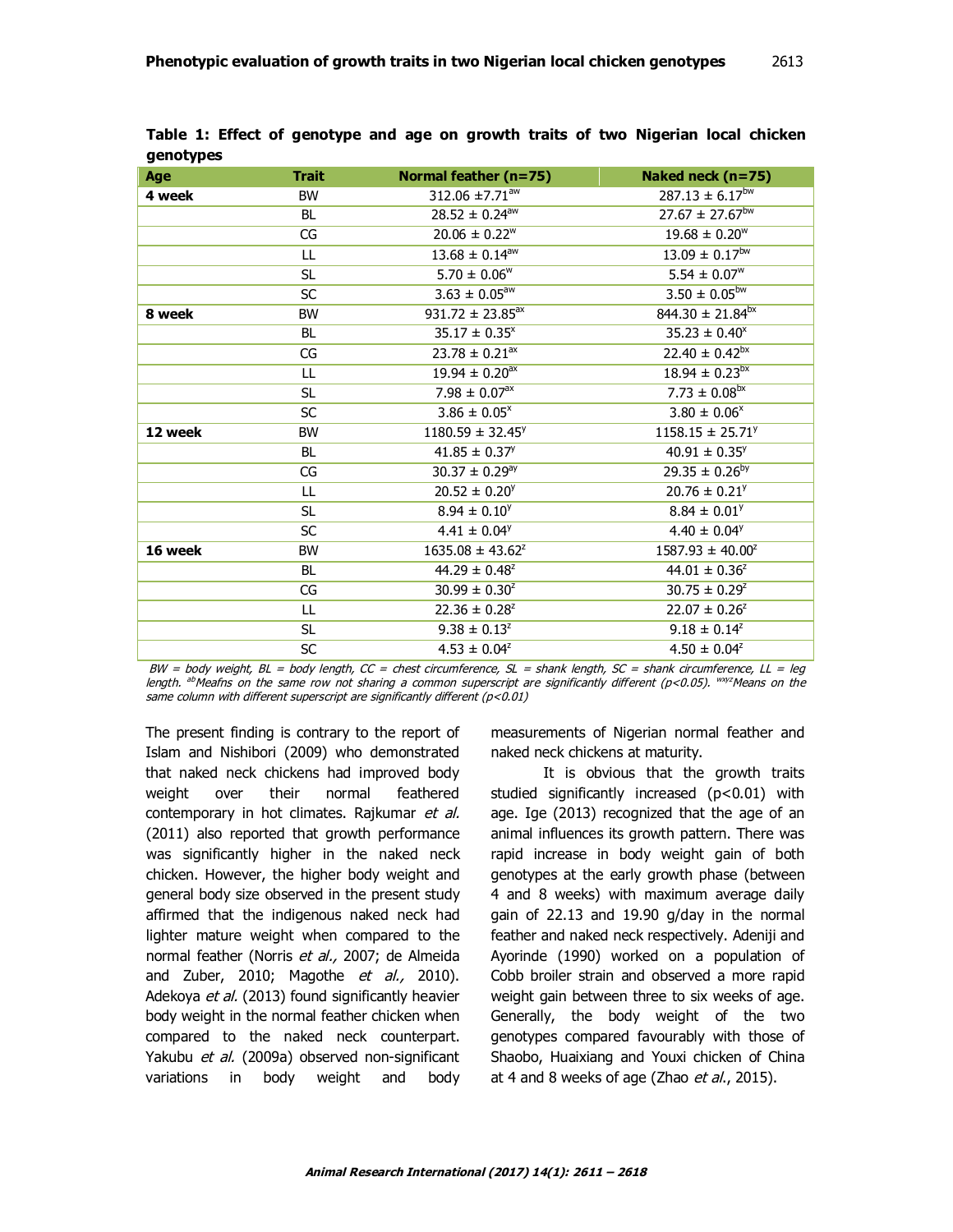Anthony et al. (1991) posited that selection age in relation to age at point of inflection may contribute to the timing and magnitude of growth response. Iraqi et al. (2002) concluded that genetic selection at early ages may give rapid improvement in growth of local strains. The superior performance of the normal feather at the early growth phase suggests that this genotype could be of more genetic importance for selection towards the development of broiler strains from Nigerian local chicken.

**Relationship between Growth Traits:** The relationships between body weight and all the body morphometric measurements as well as the interrelationship between other traits were positive and very highly significant (p<0.001) (Table 2). The correlation ranged from 0.62 –  $0.94$  and  $0.73 - 0.94$  in the normal feather and naked neck respectively. In the normal feather, the highest correlation existed between body weight and shank length whereas in the naked neck, it was between body length and body weight (Table 2). A high correlation coefficient (0.709) was obtained between body weight and body length in a population of indigenous Nigerian chickens raised under extensive management system (Egena et al., 2014). Okpeku et al. (2003) in a report on phenotypic and genetic variation among local chickens in Edo State, Nigeria noted that body weight had strong and positive correlation with body length and chest girth. In a pairwise correlation among body measurements, Yakubu et al. (2009b) also reported significant strong correlation between live weight and body length (0.85), and shank length (0.79) in Arbor broiler chickens. Haunshi et al. (2012) stated that strong and positive correlations between body weight and shank length would result in improvement in shank length of native birds which is a desirable trait in free range or semiintensive system of rearing. This implied that it is a good trait for selection.

The strong positive association between body weight and the growth traits measured is an indication of pleiotropy and provides basis for possible genetic manipulation and improvement of the Nigerian local chicken (Yakubu et al., 2009a). The goodness of fit as explained by the degree of linear correlation at 4 weeks of age indicated weak correlation with between body weight and all other traits with only the leg length, chest girth, shank length and shank circumference exhibiting significant association with body weight.

The strength and direction of linear relationship between traits was, however, strong and positive from 8 weeks of age (p<0.001) (Table 3). Although previous studies have indicated positive association between body weight and other growth traits (Gueye et al., 1998; Guni et al., 2013; Fayeye et al., 2014), the strength of the association obtained from this study at four weeks differed from their findings. Similar observations, however, were made at 4 weeks by Ojedapo *et al.* (2012) on two commercial layer strain chickens. Udeh and Ogbu (2011) also found weak correlations between body weight and shank length, and body weight and leg length in Arbor Acre and Marshall broiler chickens.

The variations observed in the present study and some previous ones may be associated with the genetic constitution of the individual population assessed as well as environmental factors.

For instance, Ige (2013) found high positive significant genetic correlation between body weight and shank length at 4 and 8 weeks of age in the crossbred Fulani ecotype chickens in Nigeria. Likewise, Haunshi et al. (2012) found high genetic and phenotypic correlations between body weight and shank length in Aseel and Kadaknath native chicken breeds of India at 4 and 6 weeks of age. Yakubu *et al.* (2009b) also reported strong and positive relationship between the two traits in Arbor broiler chickens at 8 weeks.

**Body weight:** The linear function for predicting body weight included all growth traits studied, except shank circumference (Table 4). The high  $R<sup>2</sup>$  (0.89 – 0.90) obtained indicated that these traits could be used to forecast body weight precisely. These various morphometric traits have been earlier described as appropriate predictor variables for body weight (Adeniji and Ayorinde, 1990; Chitra et al., 2012; Musa et al., 2011; Dahloum et al., 2016).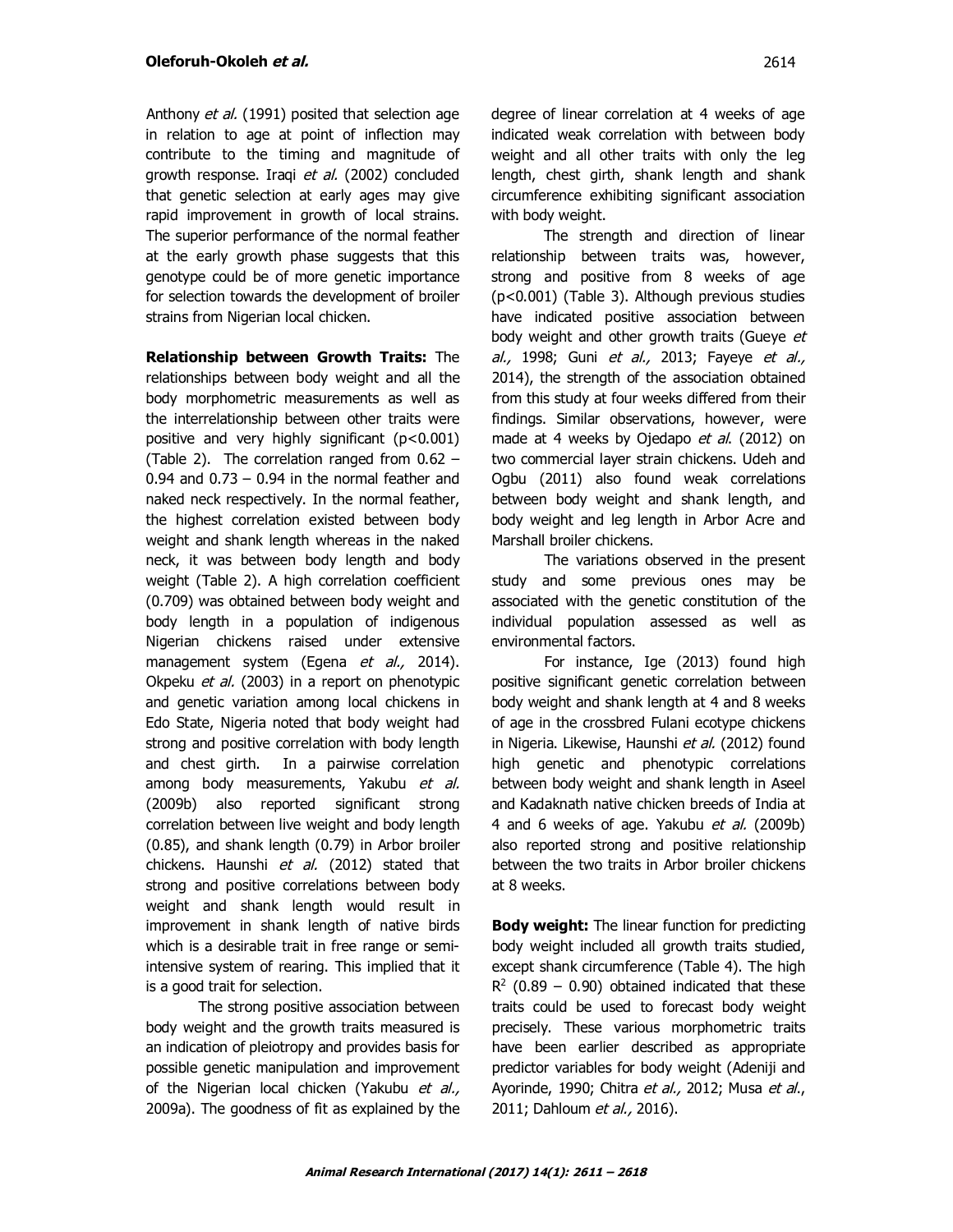| <b>Morphometric measurements</b> | <b>BW</b>             | <b>BL</b>         | <b>CG</b> | ш         | <b>SL</b> | <b>SC</b> |
|----------------------------------|-----------------------|-------------------|-----------|-----------|-----------|-----------|
|                                  |                       |                   |           |           |           |           |
|                                  | <b>Normal feather</b> |                   |           |           |           |           |
| <b>Body weight (BW)</b>          | 0.00                  | $0.90***$         | $0.90***$ | $0.90***$ | $0.91***$ | $0.73***$ |
| <b>Body length (BL)</b>          |                       | 0.00              | $0.94***$ | $0.87***$ | $0.91***$ | $0.74***$ |
| Chest girth (CG)                 |                       |                   | 0.00      | $0.84***$ | $0.88***$ | $0.77***$ |
| Leg length (LL)                  |                       |                   |           | 0.00      | $0.92***$ | $0.62***$ |
| Shank length (SL)                |                       |                   |           |           | 0.00      | $0.73***$ |
| <b>Shank circumference (SC)</b>  |                       |                   |           |           |           | 0.00      |
|                                  |                       | <b>Naked neck</b> |           |           |           |           |
| <b>Body weight (BW)</b>          | 0.00                  | $0.94***$         | $0.86***$ | $0.89***$ | $0.88***$ | $0.74***$ |
| <b>Body length (BL)</b>          |                       | 0.00              | $0.87***$ | $0.90***$ | $0.89***$ | $0.76***$ |
| Chest girth (CG)                 |                       |                   | 0.00      | $0.81***$ | $0.81***$ | $0.75***$ |
| Leg length (LL)                  |                       |                   |           | 0.00      | $0.90***$ | $0.73***$ |
| <b>Shank length (SL)</b>         |                       |                   |           |           | 0.00      | $0.75***$ |
| <b>Shank circumference (SC)</b>  |                       |                   |           |           |           | 0.00      |

**Table 2: Correlation coefficient between body morphometric measurements**

 $*** = p < 0.01$ ,  $*** = p < 0.001$ 

# **Table 3: Correlation coefficient between body weight (BW) and other growth traits at different ages**

| <b>Traits</b>                   | Age (weeks <sup>a</sup> ) |           |           |           |
|---------------------------------|---------------------------|-----------|-----------|-----------|
|                                 | 4                         | 8         | 12        | 16        |
| Body length (BL)                | 0.13 <sup>ns</sup>        | $0.58***$ | $0.78***$ | $0.77***$ |
| Chest girth (CG)                | $0.15^*$                  | $0.58***$ | $0.80***$ | $0.79***$ |
| Leg length (LL)                 | $0.20***$                 | $0.82***$ | $0.68***$ | $0.72***$ |
| Shank length (SL)               | $0.19*$                   | $0.82***$ | $0.80***$ | $0.63***$ |
| <b>Shank circumference (SC)</b> | $0.15*$                   | $0.60***$ | $0.52***$ | $0.56***$ |

<sup>a</sup>Using pooled data; \*p<0.05; \*\*p<0.01; <sup>ns</sup>Not significant

#### **Table 4: Estimation model for body weight for the two genotypes**

| <b>Genotype</b>             | <b>Model</b>                                                        | $R^2$ | <b>P-value</b> |
|-----------------------------|---------------------------------------------------------------------|-------|----------------|
| Normal feather <sup>a</sup> | $BW = -1726.70 + 57.91SL + 32.99CG + 52.67LL + 10.81BL$             | 0.89  | 0.001          |
| Naked neck <sup>a</sup>     | $BW = -1677.77 + 41.59BL + 23.59LL + 13.41CG + 41.39SL$             | 0.90  | 0.001          |
| Age (Week <sup>b</sup> )    |                                                                     |       |                |
| 4                           | $BW = 179.63 + 8.88LL$                                              | 0.04  | 0.014          |
| 8                           | BW = $-1408.69 + 165.44SL + 40.51LL + 74.66SC + 8.62CG +$<br>5.59BL | 0.81  | 0.001          |
| 12                          | $BW = -1850.67 + 85.73SL + 34.88CG + 20.48BL + 17.13LL$             | 0.78  | 0.001          |
| 16                          | $BW = -2990.58 + 58.54CG + 239.06SC + 24.59BL + 28.25LL$            | 0.77  | 0.001          |

<sup>a</sup>Models derived using stepwise regression,  $^b$ Using pooled data of the two genotypes, BW = body weight, BL = body length, CG = chest girth,  $LL = leg$  length,  $SL =$  shank length and  $SC =$  shank circumference

In order to improve the prediction power of the equations, data were categorized according to age irrespective of the genotype. The stepwise regression models for body weight on other growth traits at different ages are also presented in Table 4. The result depict that at 4 weeks, the best fitted regression equation had only the leg length included in the model with a

coefficient of determination  $(R^2)$  of 0.04. This implies that at 4 weeks of age, it would not be reliable to predict body weight with the other growth traits employed in the analysis, since only about 4.0 % of the total variation is attributable to them. Much significant and positive association between body weight and the growth traits studied were observed from 8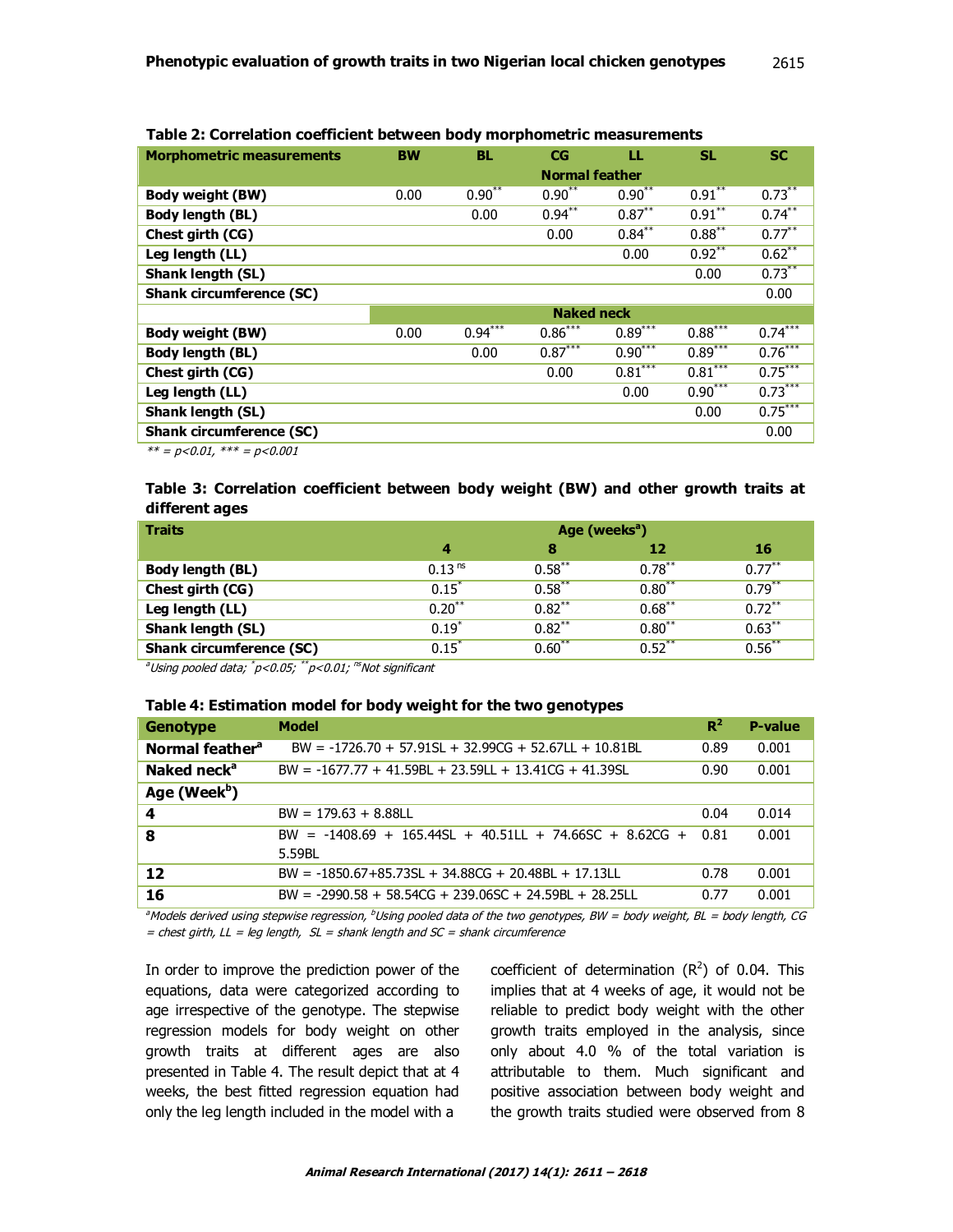weeks of age through the  $16<sup>th</sup>$  week. At 8 weeks, the shank length, shank circumference, leg length, body girth and body length all had a highly positive and significant relationship with body weight as indicated by a high  $R^2$  (0.81). Furthermore, all the growth traits were included in the prediction model implying that there were all important predictors for body weight at this age. The result in Table 4 revealed that leg length, unlike other growth traits studied, was an essential predictor variable in estimating body weight at all the ages.

Generally, the result shows that the relationship between body weight and the other growth traits varied much with age, indicating that a single weight estimation model should not be adopted across age as suggested by Semakula et al. (2011). The disparity in the different models for predicting body weight at various ages maybe attributed to variations in the maturing patterns of the different body parts (Chineke, 2005). This buttresses the assertion of Carlson (1973) that the process of growth involves individual pattern of development of the various body tissues. However, judging from the significant positive regression coefficient associated with the growth traits, there is a clear indication that these traits increased with unit change in body weight and vice versa. Similar observation was made by Ajayi et al. (2008) in a population of two commercial meat-type chickens.

**Conclusion:** There are differences in the growth traits of the normal feather and naked neck chicken. Such differences were more obvious during the early growing phase with the normal feather having greater values, signifying that they could be of more relevance in development of broiler strains from the local chicken. The results of this study also show that the body weight of the chickens may be predicted accurately from other growth traits especially after the  $4<sup>th</sup>$  week of age.

The leg length was an intrinsic predictor variable for body weight at every age.

# **ACKNOWLEDGEMENTS**

The authors are grateful to Queen Onyegbule and Believe Etche who were involved in the management of the animals. We also wish to appreciate Prof. J. M. Olomu who formulated the rations used.

# **REFERENCES**

- ADEKOYA, K. O., OBUH, B. O., ADEFENWA, M. A. and OGUNKANMI, L. A. (2013). Morphological characterisation of five Nigerian indigenous chicken types. Journal of Scientific Research and Development, 14: 55 – 66.
- ADELEKE, M. A., PETERS, S. O., OZOJE, M. O., IKEOBI, C. O. N., BAMGBOSE, A. M., and ADEBAMBO, O. A. (2011). Genetic parameter estimates for body weight and linear body measurements in pure and crossbred progenies of Nigerian indigenous chickens. Livestock Research for Rural Development, 23: Article #19. http://www.lrrd.org/lrrd23/1/adel23019. htm
- ADENIJI, F. O. and AYORINDE, K. L. (1990). Prediction of body weight from body measurements of chickens. Nigerian Journal of Animal Production, 17: 42 – 47.
- AJAYI, F. O., EJIOFOR, O. and IRONKWE, M. O. (2008). Estimation of body weight from linear body measurements in two commercial meat-type chickens. Global Journal of Agricultural Science, 7: 57 – 59.
- ANTHONY, N. B., EMMERSON, D. A., NESTOR,K. E., BICON, W. L., SIEGEL, P. R. and DUNNINGTON, E. A. (1991). Comparison of growth curves of weight in selected population of turkeys, quail, and chickens. Poultry Science, 70: 13 - 19.
- ASSAN, N. (2015). Methodology and factors influencing the association of body weight, performance parameters with linear body measurements assessment in poultry. Scientific Journal of Pure and Applied Sciences, 4: 200 - 210.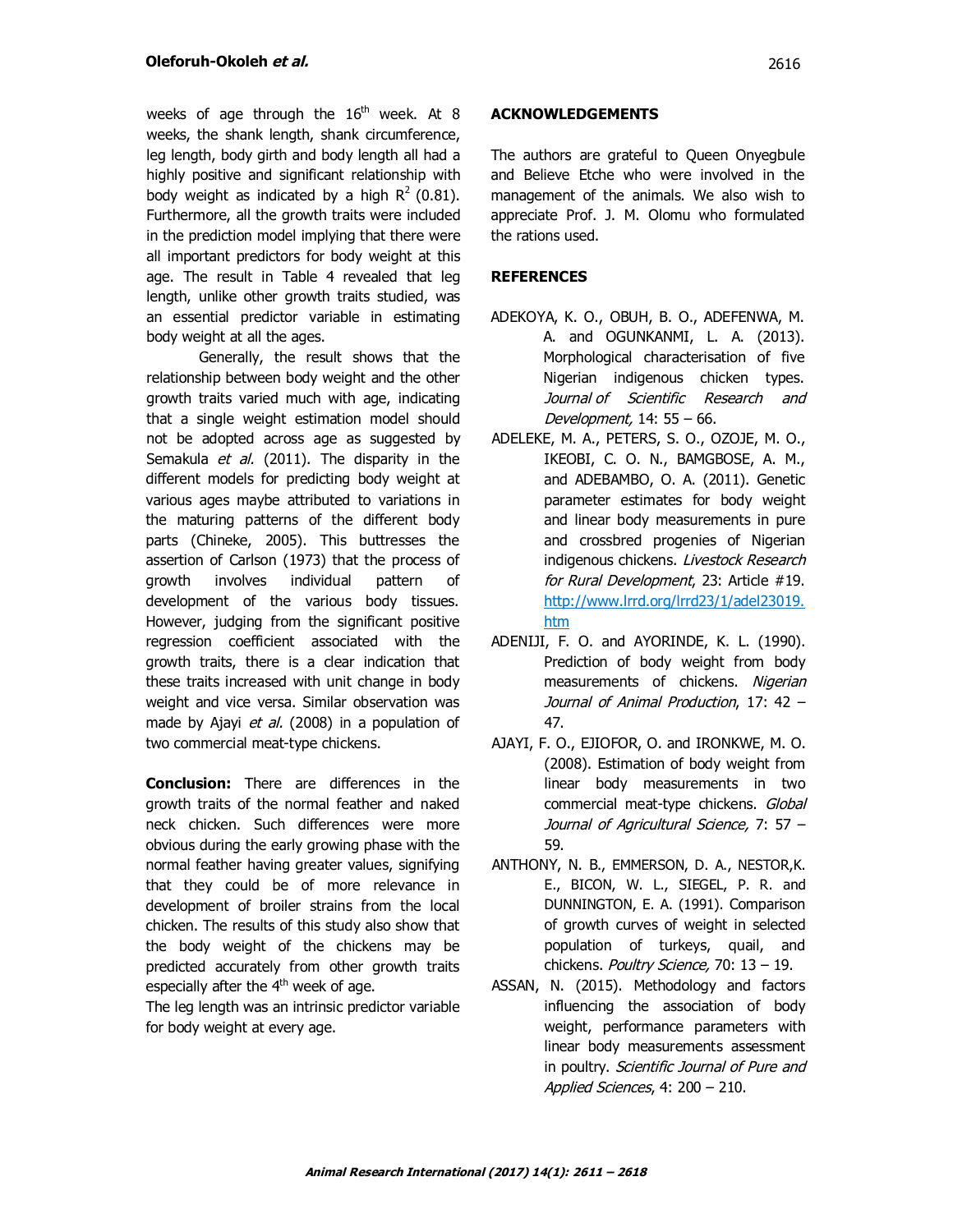- CARLSON, B. M. (1973). The regeneration of skeletal muscle: A review. American Journal of Anatomy, 137: 119 – 150.
- CHINEKE, C. A. (2005). The relationships among body weight and linear dimensions in rabbit breeds and crosses. Journal of Animal and Veterinary Advances, 4: 775 – 784.
- CHITRA, R., RAJEENDRAN, S., PRASANNA, D. and KIRUBAKAREN, A. (2012). Prediction of body weight using appropriate regression model in adult female Malabari goat. Veterinary World, 5: 409 – 411.
- DAHLOUM, L., MOULA, N., HALBOUCHE, M. and MIGNON-GRASTEAU, S. (2016). Phenotypic characterization of the indigenous chickens (Gallus gallus) in the northwest of Algeria. Archives of Animal Breeding, 59: 79 – 90.
- DE ALMEIDA, A. M. and ZUBER, U. (2010). The effect of naked neck genotype (Nana), feeding and outdoor rearing of on growth and carcass characteristics of free range broilers in hot climate. Tropical Animal Health and Production, 42: 99 – 107.
- EGENA, S. S. A., IJAIYA, A. T., OGAH, D. M. and AYA, V. E. (2014). Principal component analysis of body measurements in a population of indigenous Nigerian chickens raised under extensive management system. Slovak Journal of Animal Science, 47: 77 – 82.
- FAYEYE, T. R., HAGAN, J. K. and OBADARE, A. R. (2014). Morphometric traits and correlation between body weight and body size traits in Isa brown and Ilorin ecotype chickens. Iranian Journal of Applied Animal Science, 4: 609 – 614.
- GUEYE, E. F., NDIAYE, A. and BRANCSKAERT, R. D. S. (1998). Prediction of body weight on the basis of body measurements in mature indigenous chickens in Senegal. Livestock Research for Rural Development, 10: Article # 3. http://www.lrrd.org/lrrd10/3/sene103.ht m
- GUNI, F. S., KATULE, A. M. and MWAKILEMBE, P. A. A. (2013). Characterization of local

chickens in selected districts of the Southern Highlands of Tanzania: 11. Production and morphometric traits. Livestock Research for Rural Development, 25: Article #190. http:// www.lrrd.org/lrrd25/11/guni25190.htm

- HAUNSHI, S., SHANMUGAM, S., PADHI, M. K., NIRANJAN, M., RAJKUMAR, U., REDDY, M. R. and PANDA, A. K. (2012). Evaluation of two Indian native chicken breeds for reproduction traits and heritability of juvenile growth traits. Tropical Animal Health and Production, 44: 969-973.
- IGE, A. O. (2013). Relationship between body weight and growth traits of crossbred Fulani ecotype chicken in derived savannah zone of Nigeria. International Journal of Applied Agricultural and Apicultural Research, 9: 157 – 166.
- IRAQI, M. M, HANAFI, M. S., KHALIL, M. H., EL-LABBAN, A. F. M. and ELL-SISY, M. (2002). Genetic evaluation of growth traits in a crossbreeding experiment involving two local strains of chickens using multi-trait animal model. Livestock Research for Rural Development, 14: Article #47. http://www.lrrd.org/lrrd14 /5/iraq145tmp.htm
- ISLAM, A. M. and NISHIBORI, M. (2009). Indigenous naked neck chicken: A valuable genetic resource for Bangladesh. World Poultry Science Journal, 65: 125 – 138.
- KOR, A. BASPINAR, E., KARACA, S. and KESKIN, S. (2006). The determination of growth in Akkeci (white goat) female kids by various growth models. Czech Journal of Animal Science, 51(3): 110 – 116.
- MAGOTHE, T. M., MUHUYI, W. B. and KAHI, A. K. (2010). Influence of major genes for crested-head, frizzle feather and nakedneck on body weights and growth patterns of indigenous chickens reared intensively in Kenya. Tropical Animal Health and Production, 42: 173 – 183.
- MUSA, A. M, IDAM, N. Z. and ELAMIN, K. M. (2012). Regression analysis of linear body measurements on live weight in Sudanese Shugor sheep. Online Journal